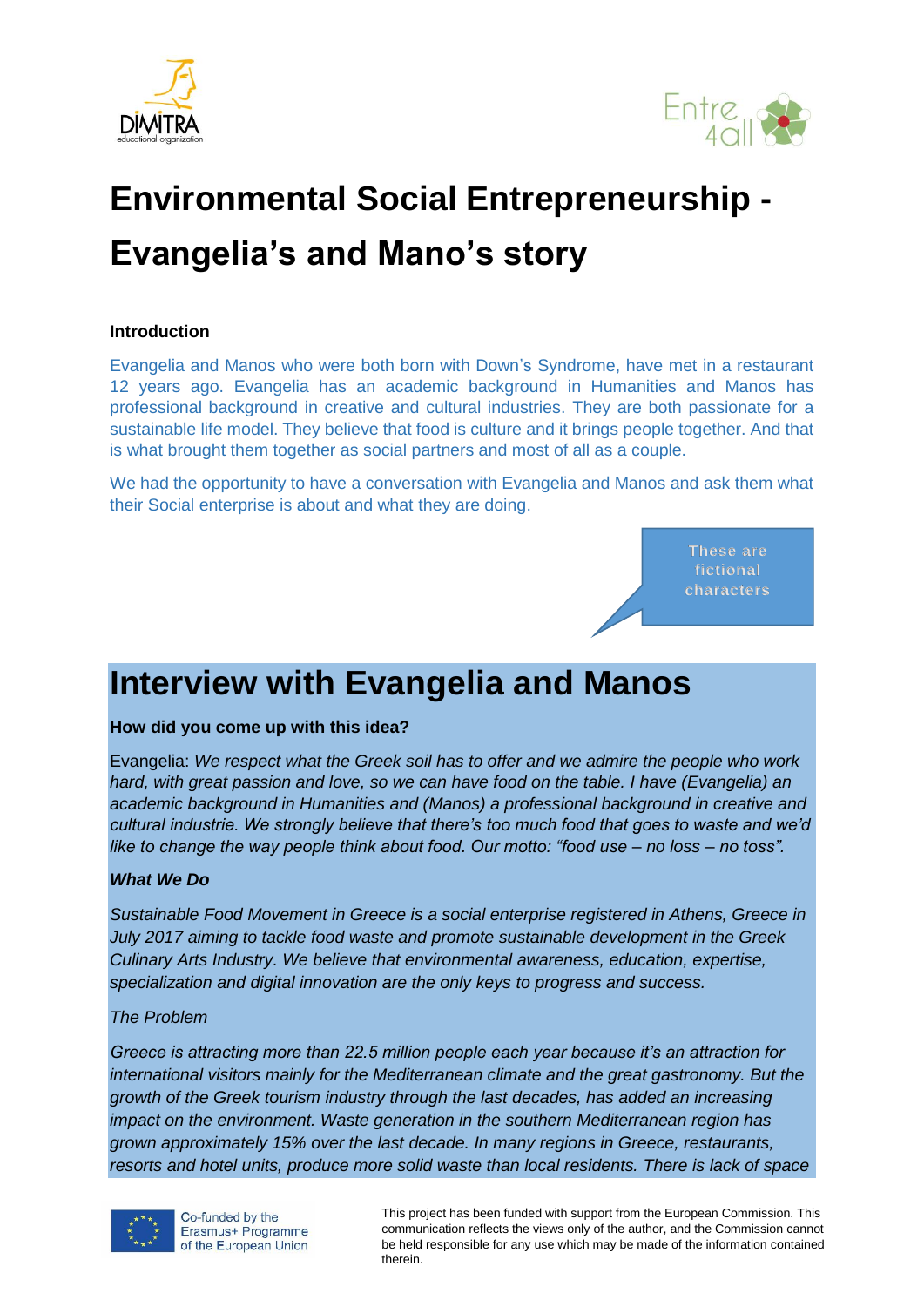



*and of adequate waste management infrastructure and there is limited information to the stakeholders involved in culinary and touristic activities about the need for integrated waste management and an outlined step by step plan towards to a zero waste strategy in the hospitality industry. Food wastage (food waste) is an issue that affects everyone. It is of particular concern for businesses in the hospitality and food service sector, which in Greece dispose of an estimated 300,000 tons of wasted food every year.*

#### *The Solution*

*It has been estimated that 75% of hospitality businesses' (hotels and restaurants) environmental impacts are directly associated with excessive consumption. This is wasteful in terms of resources and it increases operational costs unnecessarily. It is economically beneficial for these businesses to pursue "green practices" in three areas, namely energy saving, water conservation and recycling and waste management.*

*Environmental improvement is an increasingly important factor for businesses to stay competitive and manage their supply chain risks. Increasing resource scarcity; rising raw material, transport and utility costs; and pressure from legislation, customers and society to reduce environmental damage, are combining to drive businesses to improve their performance and become sustainable.*

*The challenges for the Greek hospitality and culinary sector is to creatively adopt instruments for sustainable development and waste management and become increasingly effective, maximizing the value of the resources used. This requires changing the mindset around food*.

#### **How did you decide to become a Sustainable Food Entrepreneur in Greece?**

Manos: *Food it's a fundamental part of life – we all eat! People know how much we (Evangelia & Manos) are addicted to food. It's been more than a decade that we've been working in the Culinary Arts Industry and food has always been more than a life's necessity to me. Food is culture, food unites people, food is passion, food is business and food is, at last, innovation! We wanted to become Sustainable Food Entrepreneurs in Greece because we wanted to inspire and urge people to act against food waste. Imagine if you can save the world by saving your time and your money as well. While reducing your carbon footprint while helping the food value chain to optimize itself and even create new green growth. Too good to be true? Well, the fight against food waste nails it and it's becoming a big business.*

*We love how food crosses all cultures and connects people. A place at the table brings us together to share meals regardless of our background, beliefs, language or any disability. Food isn't just a meal, not an experience. Food is education, food is progress and it's attached to health, the environment and the ethics of a consumer. Now, more than ever, it's critical to change what we eat and how it's made. Food is an important topic; it has a social and environmental impact. Food not only nurtures our bodies, but has the opportunity to make a difference beyond our plates.*

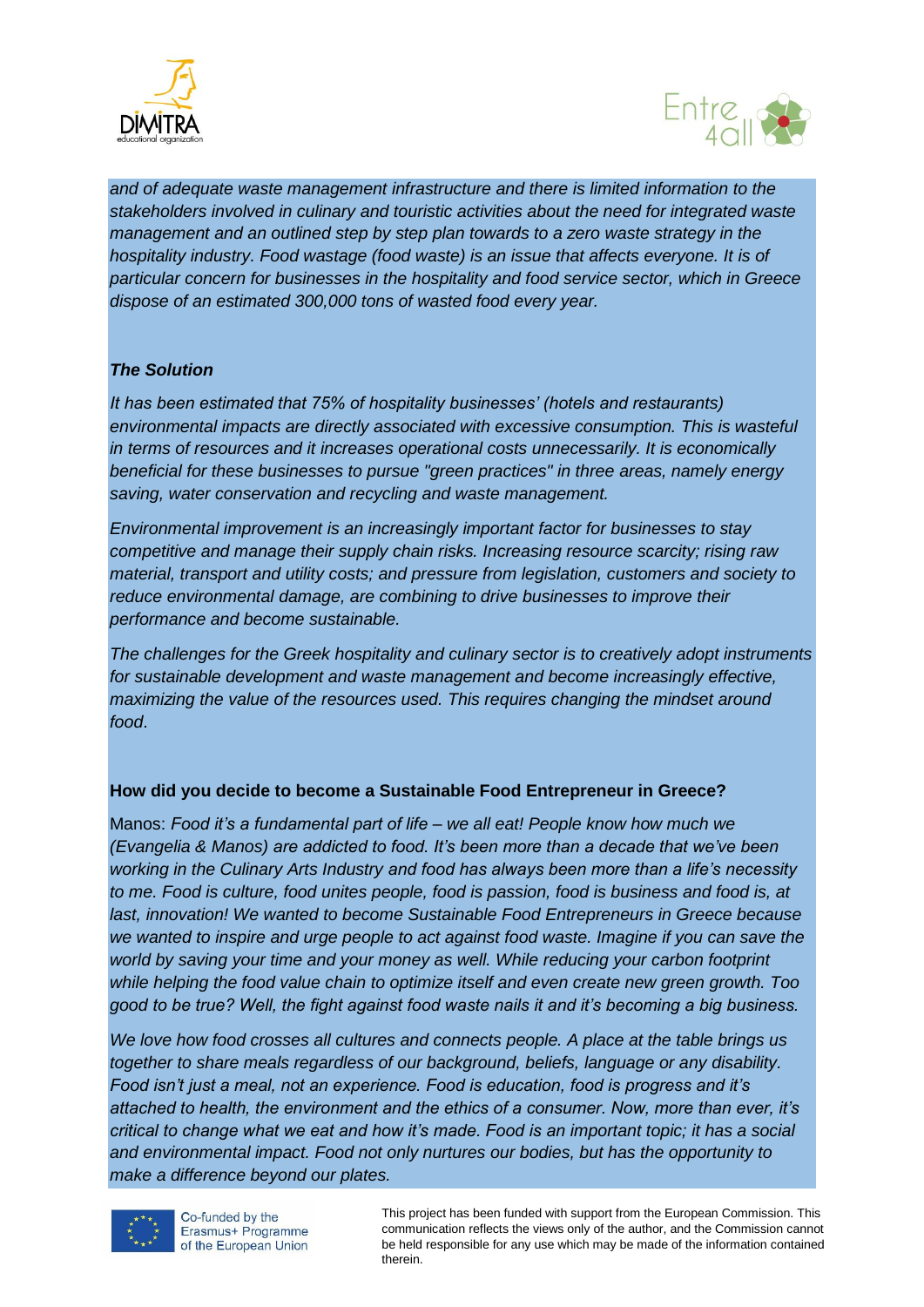



Manos: *People ask me all the time, how did you start your food enterprise? And often, they follow up with, "I have this idea…". "I'm thinking about a career in food…" or "I want to become a chef, but not just a chef…" and I'm thrilled so many people want to explore food entrepreneurship which can be very rewarding. I learned so much in my first year into the food industry back in 2010 and I'm learning more and more. It takes time and patience to*  learn about food: how food distributors operate, the difference between regional and national *distributors, the kitchen staff and the way a professional kitchen operates, the mentality of chefs, the consumers' needs but above all the cooking process of a meal and the food waste management that has been created in a professional kitchen. I have kept reading and researching about food, sustainable gastronomy, culinary trends and digital innovation in culinary arts. I became sensitive on the food waste issues, I am more than ever aware on the social, and environmental impact food has in our lives.*

*I decided to become a social entrepreneur in Greece, because I wanted to make a change in the food industry in my country. Also recycling is part of my life, I never waste food, I storage appropriately and cook only as much as I need, I prefer to buy local food, fair trade and organic products with as much as possible low carbon footprint and I always support enterprises that are green, ecofriendly and prove to have a social impact.*

*I chose to become a food entrepreneur because I needed to accomplish change in Greece. I wanted to change the Greek mentality on food and the food waste management and urge people to become environmentally and socially aware. An entrepreneur is always seeking ways to bring innovation through his/her startup and that's a good reason to work hard. It needs to be something you must do, not just want to do. You need to learn about food regulations, permits, safety and labeling. Being certified is important and you urge other professionals to become certified, following worldwide regulations. As a food entrepreneur you have the opportunity to collaborate and propose solutions for public matters and policies that will affect your country's future environmental sustainability. You have the ability to work along with chefs, social kitchens and offer more to food banks and people in need.*

#### **Are there opportunities in today's environment for entrepreneurship development by people with disabilities? Are they given equal opportunities?**

Manos: *No, unfortunately, they are not provided with equal opportunities and in any case I find it very difficult to develop entrepreneurship for the disabled in today's environment. In addition to the financial crisis, a person with a disability has to face serious problems of accessibility to the public for the exercise of his activity (inaccessible tax offices, public bodies, etc.). A person with a disability has to struggle both with securing his access and with his equal treatment by the unfortunately biased society. So let's not talk about providing equal opportunities.*

#### **How do people deal with people with disabilities when setting up their own business?**

Evangelia: *Unfortunately, society does not easily accept that a person with a disability can start their own business. As long as there is no adequate education for the society to accept* 

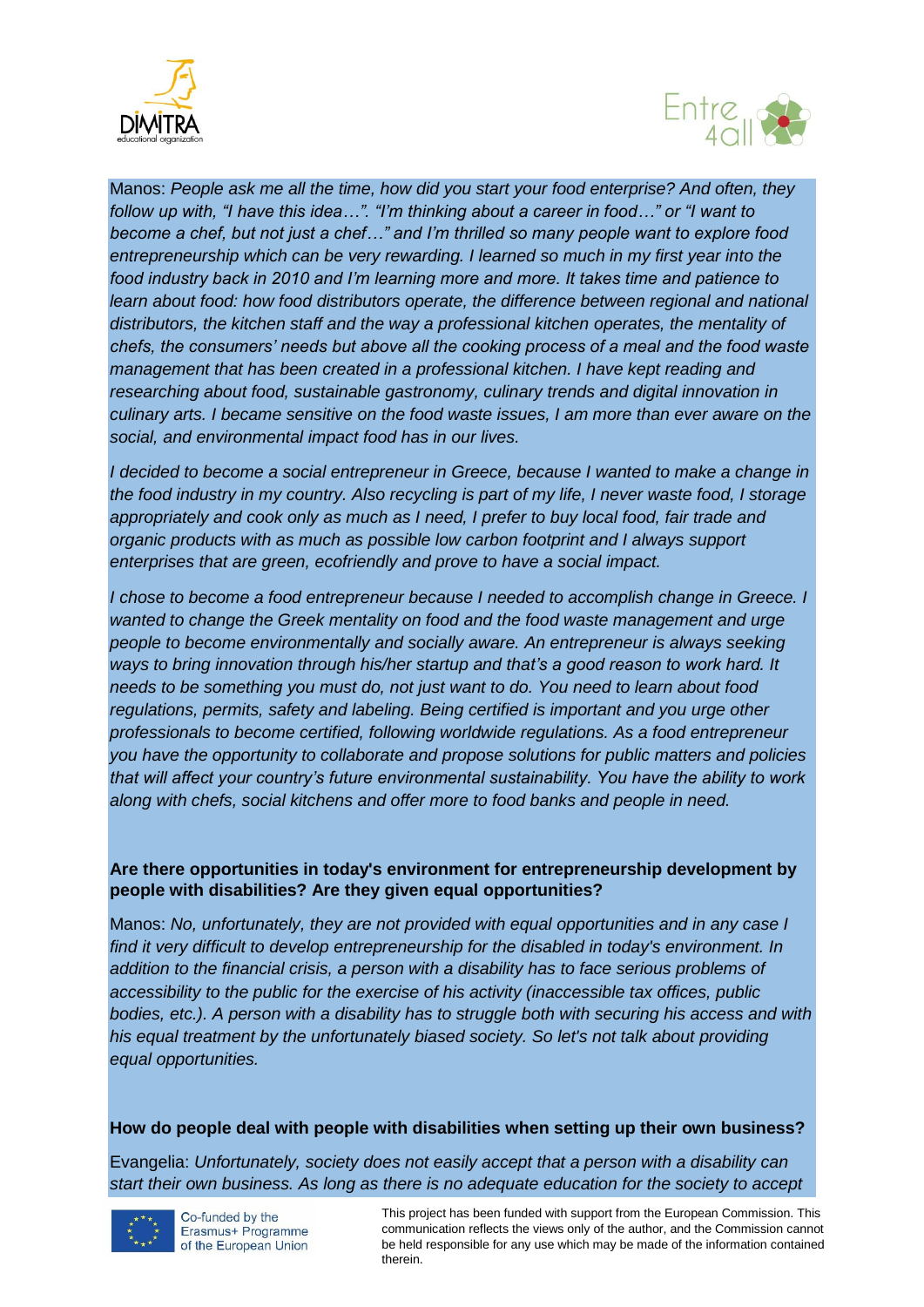



*the possibility of activity of the disabled, it will be difficult for them to accept any professional occupation. There are many people who considered it inconceivable for a person with a Down's syndrome to be a successful entrepreneur. I am sure that today they no longer have the same perception and that they believe that a person with a disability can produce and function just as well as someone who does not have such problems.* 

#### **What message do you want to send to people with disabilities and beyond?**

Evangelia: *Because based on what I have told you, one can consider that things are easy for people with disabilities, believe me that the vast majority is fighting for survival in this economic crisis that we are experiencing. It is not just that they have to deal with the often inhuman treatment by the state. However, the disabled do not give up. They raise their heads and continue life with whatever difficulties they face, proving that everyone has the right to dream and hope for a better tomorrow. Therefore, appreciate life and enjoy it… Try to interpret!*

**Therefore, what are the skills someone needs to become an environmental social entrepreneur?**

## **STEPS:**

#### **FIRST STEP: Search for ENTREPRENEURIAL OPPORTUNITIES**

- 1. Familiarity with environmental entrepreneurship: products and services
- 2. Employment options in environmental entrepreneurship for people with disabilities
- 3. Business initiatives.

Ecopreneurship is a term coined to represent the process of principles of **entrepreneurship** being applied to create businesses that solve **environmental** problems or operate sustainably. ... "Ecopreneurs are **entrepreneurs** whose business efforts are not only driven by profit, but also by a concern for the **environment.** 

**The term "Green entrepreneur"** is the combination of entrepreneurship and the environment. ... A green entrepreneur consciously addresses an environmental or social problem/need through the understanding of entrepreneurial ideas.

**Sustainable products** are those products that provide environmental, social and economic benefits while protecting public health and environment over their whole life cycle, from the extraction of raw materials until the final disposal. For a **product** to be **sustainable**, it must be possible to produce and/or consume it in a way that doesn't result in harm or destruction. If the production of a **product** requires nonrenewable resources, damages the environment, or results in harm to individuals or society, it is unlikely to be considered **sustainable.**

An initial and extremely important step for the disabled is to increase awareness of entrepreneurial activity. There is a lack of awareness of the self-employment and small

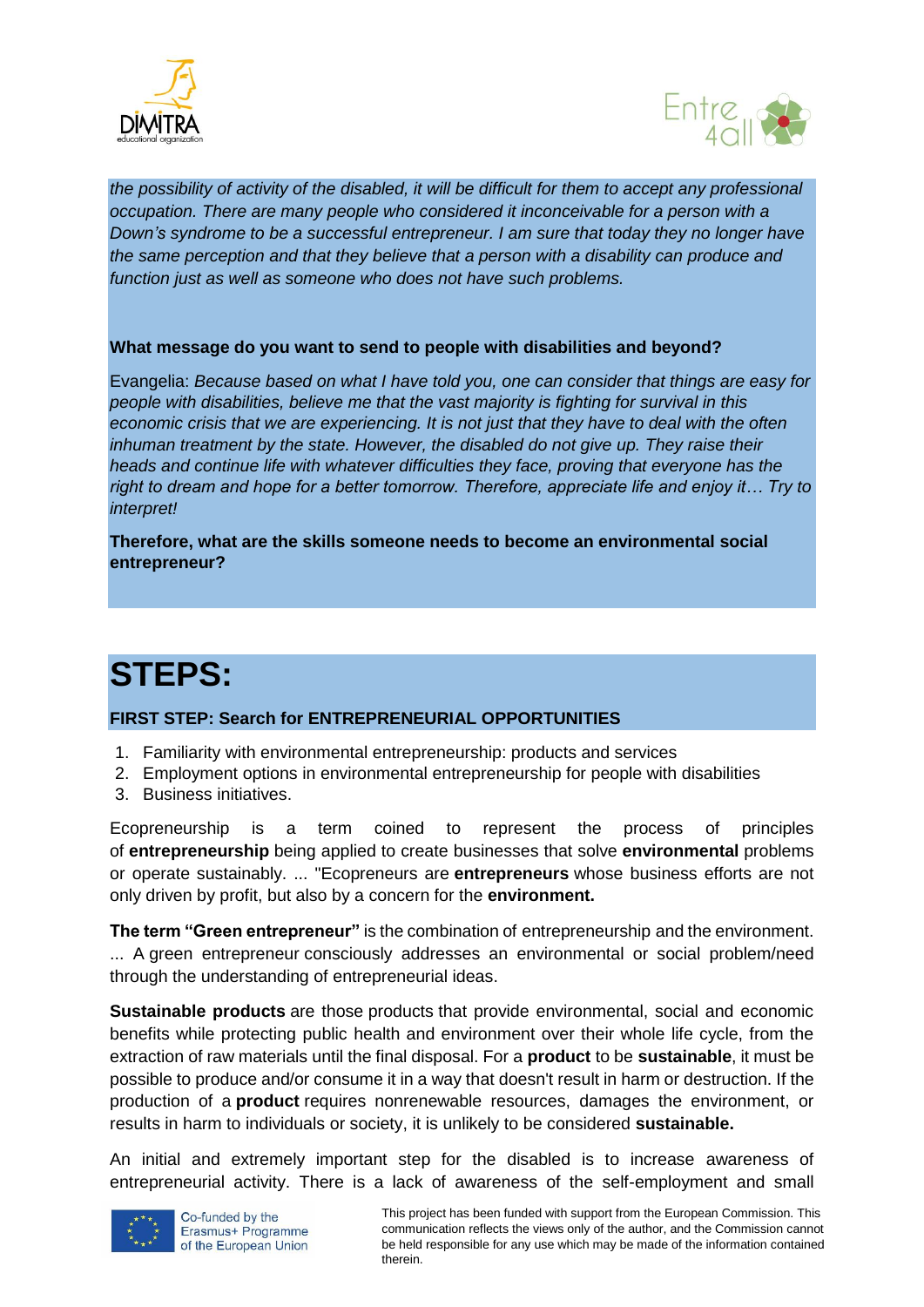



business ownership among those facing a disability. Awareness is further hindered by a lack of confidence in individuals and limited support to engage in entrepreneurial endeavors from family and friends. Promotion and education around the viability, opportunities, and risks of entrepreneurship is a first step to increasing entrepreneurial engagement. In Europe, three groups have been identified as needing to be targeted, those with disabilities, their support networks, and business advisors. Through increased awareness, those with ideas and passion may be willing to take the initiative to achieve a business start-up.

**As Evangelia and Manos suggest: '***Begin your search for an opportunity just like anyone else would; don't have the knee jerk reaction of thinking about everything in terms of your disability," they said. 'Do what fits your style and matches your skill set'.*

**Social entrepreneurs** are motivated by **social** problems and challenges, inspiration, and previous personal experiences, as well as their **social** networks.

Employment is affected by many different economic and political factors, but ignoring the severe constraints posed by the environment and existing sources of wealth will be increasingly detrimental to business and workers. However, green technologies and green workplaces created through large-scale public and private investment could add new inspiration to labor markets. Green jobs also provide significant opportunities to reduce longterm structural poverty and consequently support livelihoods and incomes in several developing countries. These opportunities include significant support in recycling efforts, investing in biodiversity conservation, and turning agriculture more biologically and more sustainable to make it more resilient to climate change.

A fundamental need remains the institutional renewal and deeper cultural change: this requires moving away from a culture of conflict that is constantly discovering or inventing new or hypothetical adversaries and approaching a perception that different nations and political communities around the world have a major moral duty permanent and lasting peace not only with each other, but also with nature itself.

Local businesses and green employment can be key drivers in tackling and possibly overcoming persistent underemployment as a structural problem of local communities and emerging economies on a global scale.

The main difference between the activities of social entrepreneurs (for example, from traditional ones) is that they form a business model with unique characteristics. Its profit consists in increasing the social good and has the following characteristics:

**• Social impact:** the structure's activity is aimed at mitigating the pressing social problems.

**• Innovation:** in the process of their own activities, new unique methods of work are used.

**• Financial sustainability:** the company is obliged to solve social problems at the expense of the income that it receives from its own economic activity.

**• Scalable:** the ability of a social enterprise to transfer previously acquired skills to other organizations, markets and even other countries.

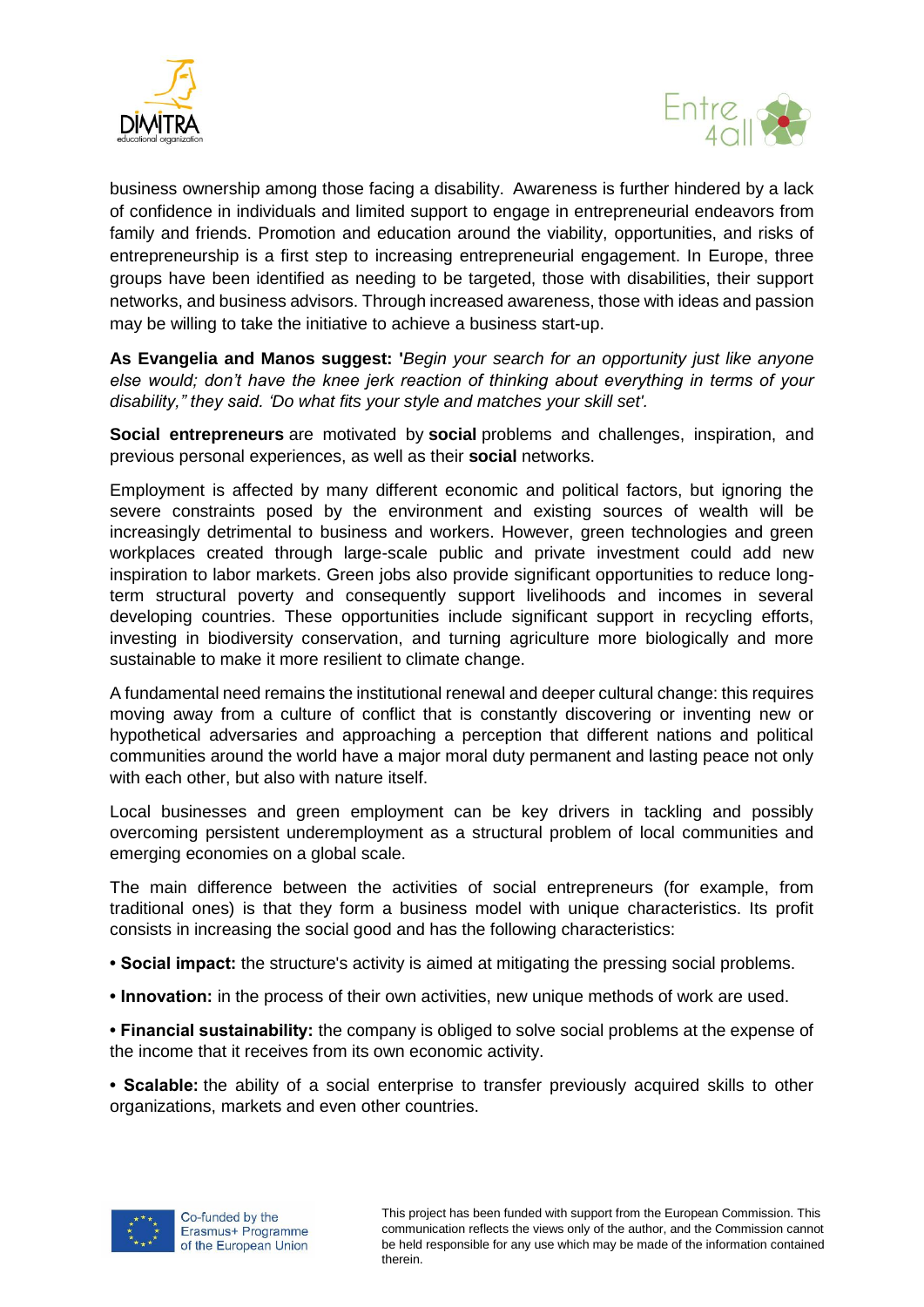



**TIP: You can be informed and supported by various organizations and programs in matters of education, training and counseling and career support.**

Visit the official site of **EOPPEP**, the N*ational Organisation for the Certification of Qualifications & Vocational Guidance*

<https://e-stadiodromia.eoppep.gr/index.php/chanses-for-people-with-special-needs.html> & <https://eoppep.gr/teens/index.php/amea>

Also you can be informed and inspired by a list of social enterprises in all partner countries which are available at<https://entre4all.eu/en/>

#### **SECOND STEP: BE AWARE OF SPECIFIC SKILLS NEEDED FOR ENVIRONMENTAL ENTREPRENEURSHIP**

#### **ICT SKILLS**

Basic ICT skills are essential for Environmental Social Entrepreneurship. The training material for the acquisition of digital related skills targeted to the needs of adults with disabilities is included in the General Modules as, Module 2- DIGITAL COMPETENCES.

Specific ICT skills in the field of Environmental Entrepreneurship are:

- E-books
- E-learning courses
- Business plan software
- Market research database

#### **SPECIFIC SOFT SKILLS**

- Communication Skills Being able to communicate well with clients and partners is vital.
- Be a Team Player As part of a team you are going to need to co-operate with others by encouraging and supporting your colleagues.
- Leadership with confidence
- Negotiation / Face and solve conflicts
- Organisational skills
- Environmental ethics
- Time Management Important in any career, but lives could literally depend on how quick you act and how well you manage your time.
- Innovative decision making performance management Strategic thinking
- Information management

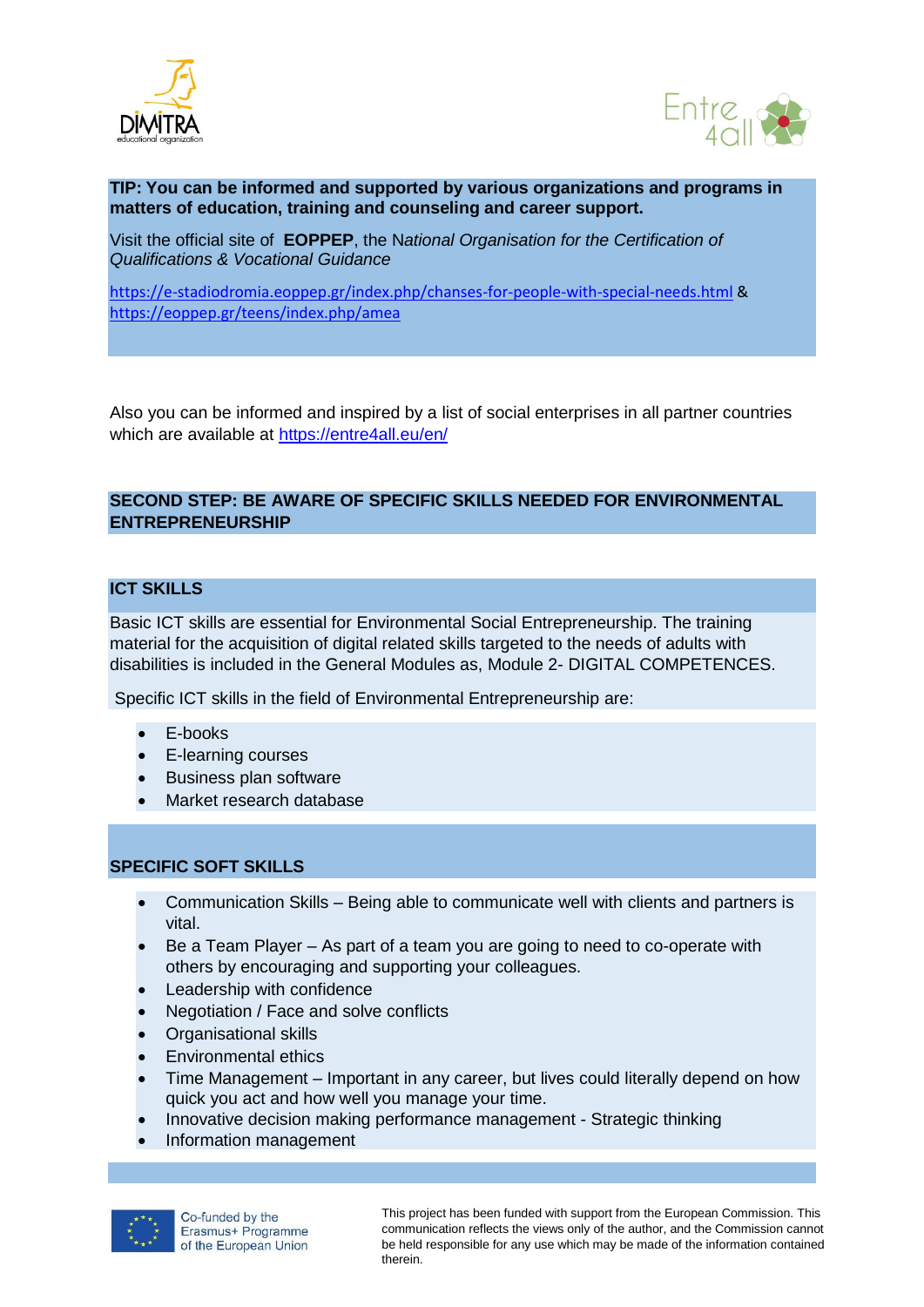



#### **SPECIFIC MARKETING SKILLS**

- Good oral and writting skills
- Good communication skills Be a great communicator
- Specific marketing policy, Strategic thinking Know what it means to see the big picture and think strategically
- Creativity Specifically in [Social media marketing](https://www.jeffbullas.com/social-media-marketing-guide/) is not just cold hard tactics. It means understanding the creative process that provides creative content that engages with your customer and touches their hearts and not just their minds.Have an open mind and always be able to come up with fresh ideas
- Using the right tools Be able to match the right tools with the task lying before them
- Analytical skills Analyze the outcomes of their actions to improve their future results.
- Specific ICT skills for marketing
- Storytelling building interest (being able to build interest, understanding of storytelling being an effective tool in understanding the customer experience and improving their buying path)

#### **THIRD STEP: CREATION OF INDIVIDUAL BUSINESS PLAN**

- Vision and objectives / detailing goals
- Preparation of a business plan for a social environmental entrepreneurial idea (market analysis, competitive landscape analysis, implementation plan, financial plan, advertising, measuring performance, providing guidance, growth and pricing strategy, risk analysis…)

|                                                                                                         | <b>The Business Model Canvas</b> | Designed for:                                                                                                                                                                                                                                                                             |                    | Designed by:    |                                    | Date: | Version:                          |                 |
|---------------------------------------------------------------------------------------------------------|----------------------------------|-------------------------------------------------------------------------------------------------------------------------------------------------------------------------------------------------------------------------------------------------------------------------------------------|--------------------|-----------------|------------------------------------|-------|-----------------------------------|-----------------|
| <b>Key Partners</b>                                                                                     | €                                | ◙<br><b>Key Activities</b><br><b>Key Resources</b><br>ᄽ                                                                                                                                                                                                                                   | Value Propositions | ñ               | Customer Relationships<br>Channels | H,    | <b>Customer Segments</b>          |                 |
|                                                                                                         |                                  |                                                                                                                                                                                                                                                                                           |                    |                 |                                    |       |                                   |                 |
| Cost Structure                                                                                          |                                  |                                                                                                                                                                                                                                                                                           | ∕•                 | Revenue Streams |                                    |       |                                   | Ŏ               |
| ©©©® 0<br><b>DESIGNED BY: Strategyzer AG</b><br>The majors of Business Model Concretion and Strategyzer |                                  | This work is licensed under the Creative Commons Attribution Share Alike 2/2/Jimported License, To view a copy of this license, visit<br>PEQUIUM/WORTPORK/PS/Science/8p nacidi or service artist to Greative Gommons, 171 Second Street, Suite 200, San Francisco, Galifornia, WUSS, USA. |                    |                 |                                    |       | <b><i><u>Ostrategyzer</u></i></b> | strategyzer.com |

SNED BY: Strategyzer AG



Co-funded by the Erasmus+ Programme of the European Union